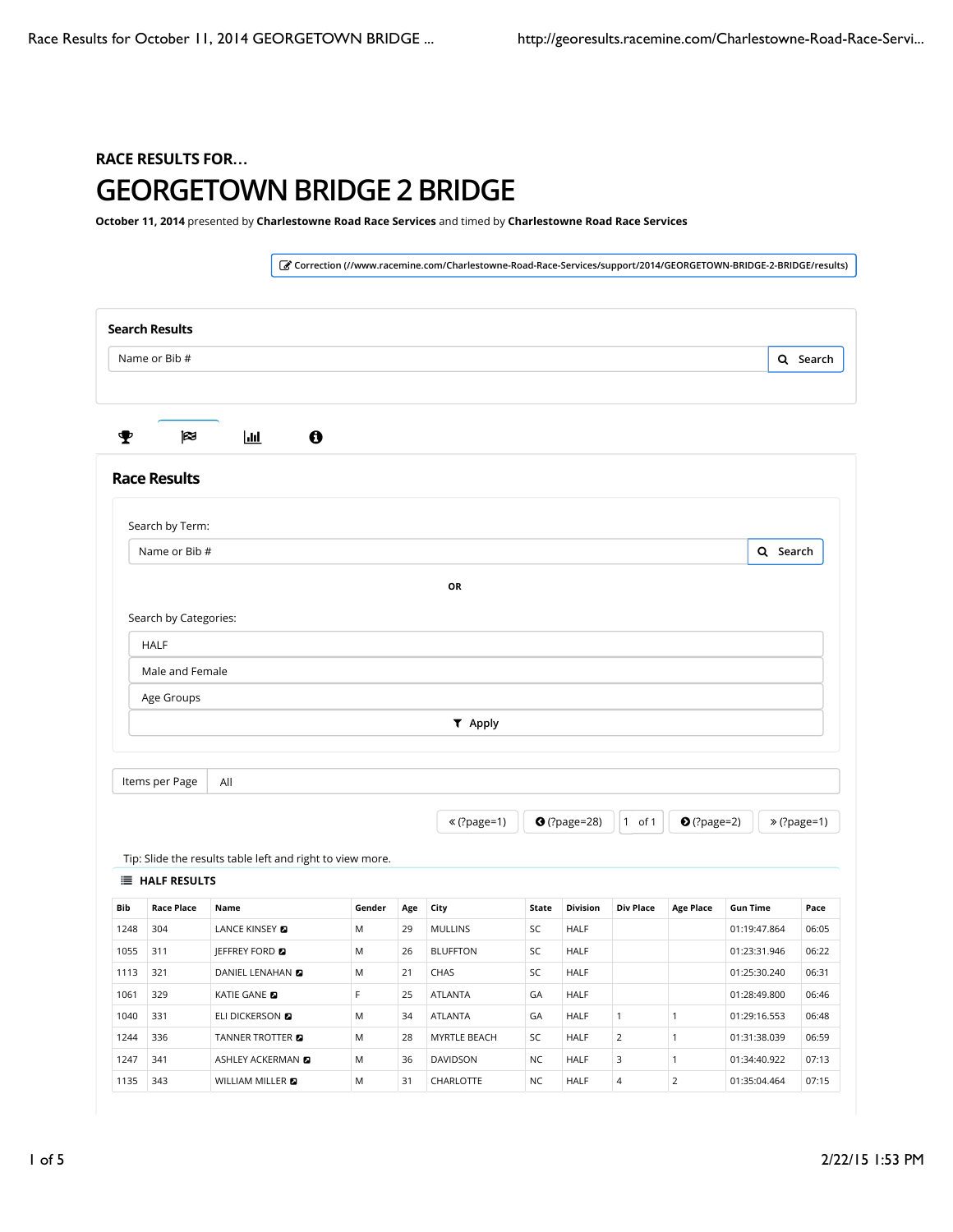| Bib  | <b>Race Place</b> | Name                       | Gender | Age | City                 | State     | <b>Division</b> | <b>Div Place</b> | <b>Age Place</b> | <b>Gun Time</b> | Pace  |
|------|-------------------|----------------------------|--------|-----|----------------------|-----------|-----------------|------------------|------------------|-----------------|-------|
| 1058 | 344               | CAROLINE FRIESEN <b>D</b>  | F      | 36  | LEXINGTON            | KY        | <b>HALF</b>     |                  |                  | 01:35:12.671    | 07:16 |
| 1143 | 345               | <b>DAVID MORRIS</b>        | M      | 30  | <b>BREVARD</b>       | <b>NC</b> | <b>HALF</b>     | 5                | 3                | 01:35:24.044    | 07:16 |
| 1139 | 346               | LEE MOORE                  | M      | 35  | COWARD               | SC        | <b>HALF</b>     | 6                | 2                | 01:36:57.538    | 07:24 |
| 1205 | 348               | MICHAEL STEFANIK           | M      | 28  | NAPERVILLE           | IL        | <b>HALF</b>     | $\overline{7}$   | $\overline{2}$   | 01:39:09.696    | 07:34 |
| 1196 | 353               | TRENTON SLONE <b>D</b>     | M      | 29  | MYRTLE BEACH         | SC        | <b>HALF</b>     | 8                | 3                | 01:39:32.687    | 07:35 |
| 1230 | 356               | VALERIE WOLFE              | F      | 49  | PORTLAND             | OR        | <b>HALF</b>     |                  |                  | 01:42:58.101    | 07:51 |
| 1052 | 357               | <b>DANIEL FILIPPINI</b>    | M      | 49  | LITTLE RIVER         | SC        | <b>HALF</b>     | 9                | $\mathbf{1}$     | 01:42:59.207    | 07:51 |
| 1243 | 358               | RYAN DIO                   | M      | 38  | MYRTLE BEACH         | SC        | <b>HALF</b>     | 10               | 3                | 01:44:29.384    | 07:58 |
| 1226 | 359               | <b>MISTY WHITE</b>         | F      | 39  | MYRTLE BEACH         | SC        | <b>HALF</b>     | 11               | $\mathbf{1}$     | 01:44:30.399    | 07:58 |
| 1053 | 361               | CHRIS FISCHER <b>D</b>     | M      | 48  | PAWLEYS ISLAND       | SC        | <b>HALF</b>     | 12               | 2                | 01:45:04.701    | 08:01 |
| 1133 | 363               | AMY MEREDITH <b>D</b>      | F      | 25  | MYRTLE BEACH         | SC        | <b>HALF</b>     | 13               | $\mathbf{1}$     | 01:46:28.832    | 08:07 |
| 1148 | 367               | GEOFFREY MURRAY <b>D</b>   | M      | 30  | FAYETTEVILLE         | NC        | <b>HALF</b>     | 14               | 4                | 01:47:41.736    | 08:13 |
| 1218 | 368               | ROBERT VITTETOE <b>D</b>   | M      | 54  | MYRTLE BEACH         | SC        | <b>HALF</b>     | 15               | $\mathbf{1}$     | 01:47:43.279    | 08:13 |
| 1093 | 369               | <b>JARRED JOHNSON</b>      | M      | 27  | CONWAY               | SC        | <b>HALF</b>     | 16               | $\overline{4}$   | 01:47:45.341    | 08:13 |
| 1075 | 370               | DANIELLE HANDY             | F      | 26  | <b>BEAUFORT</b>      | SC        | <b>HALF</b>     | 17               | $\overline{2}$   | 01:47:55.849    | 08:14 |
| 1142 | 371               | <b>KEITH MOREE</b>         | M      | 34  | WHITEVILLE           | NC.       | <b>HALF</b>     | 18               | 5                | 01:48:01.619    | 08:14 |
| 1202 | 373               | <b>ERICA SORKIN E</b>      | F      | 32  | MT PLEASANT          | SC        | <b>HALF</b>     | 19               | $\mathbf{1}$     | 01:48:58.996    | 08:19 |
| 1199 | 374               | <b>HOWARD SMITH EX</b>     | M      | 47  | MT PLEASANT          | SC        | <b>HALF</b>     | 20               | 3                | 01:49:10.069    | 08:20 |
| 1241 | 375               | DOUG WAHL <b>D</b>         | M      | 36  | MURRELLS INLET       | SC        | HALF            | 21               | 4                | 01:49:12.225    | 08:20 |
| 1204 | 376               | ANNA SPEER <b>D</b>        | F      | 30  | PAWLEYS ISLAND       | SC        | HALF            | 22               | 2                | 01:49:15.788    | 08:20 |
| 1185 | 380               | RYAN SACKO <b>D</b>        | M      | 33  | COLUMBIA             | SC        | <b>HALF</b>     | 23               | 6                | 01:50:39.394    | 08:26 |
| 1083 | 381               | <b>BRANDON HILLIS</b>      | M      | 34  | WINSTON-SALEM        | NC        | <b>HALF</b>     | 24               | 7                | 01:51:17.539    | 08:29 |
| 1190 | 383               | PHILLIP SCALF              | M      | 44  | MYRTLE BEACH         | SC        | <b>HALF</b>     | 25               | $\mathbf{1}$     | 01:51:34.785    | 08:30 |
| 1210 | 385               | DAVID TAYLOR <b>D</b>      | M      | 29  | ASHEVILLE            | NC        | <b>HALF</b>     | 26               | 5                | 01:51:42.712    | 08:31 |
| 1168 | 386               | JACKSON POWERS <b>D</b>    | M      | 16  | GEORGETOWN           | SC        | <b>HALF</b>     | 27               | $\mathbf{1}$     | 01:52:06.096    | 08:33 |
| 1081 | 387               | NICHOLAS HEPP <b>D</b>     | M      | 23  | <b>WINSTON SALEM</b> | <b>NC</b> | HALF            | 28               | $\mathbf{1}$     | 01:53:07.945    | 08:38 |
| 1245 | 388               | EDWIN BARTHOLD <b>D</b>    | M      | 52  | <b>GOOSE CREEK</b>   | SC        | HALF            | 29               | $\overline{2}$   | 01:53:14.441    | 08:38 |
| 1155 | 389               | YANG-HUA OU <b>D</b>       | M      | 35  | <b>SUMTER</b>        | SC        | <b>HALF</b>     | 30               | 5                | 01:54:24.127    | 08:43 |
| 1097 | 390               | <b>DREW KAUFMAN</b>        | M      | 29  | <b>HILTON HEAD</b>   | SC        | <b>HALF</b>     | 31               | 6                | 01:54:49.719    | 08:45 |
| 1222 | 392               | <b>PAULA WEANT</b>         | F      | 53  | <b>GASTONIA</b>      | NC.       | <b>HALF</b>     | 32               | $\mathbf{1}$     | 01:55:25.524    | 08:48 |
| 1028 | 394               | <b>JASON CAYWOOD</b>       | M      | 35  | PAWLEYS ISLAND       | SC        | <b>HALF</b>     | 33               | 6                | 01:55:53.322    | 08:50 |
| 1072 | 397               | <b>BRUCE HAMMOND &amp;</b> | M      | 54  | AIKEN                | SC        | <b>HALF</b>     | 34               | 3                | 01:56:58.207    | 08:55 |
| 1126 | 398               | SHELDON MATTHEWS 2         | M      | 41  | <b>FLORENCE</b>      | SC        | <b>HALF</b>     | 35               | $\overline{2}$   | 01:57:15.234    | 08:57 |
| 1015 | 399               | <b>MISSY BOYCE</b>         | F      | 41  | <b>FLORENCE</b>      | SC        | <b>HALF</b>     | 36               | $\mathbf{1}$     | 01:57:20.030    | 08:57 |
| 1010 | 400               | <b>GINA BARKER</b>         | F      | 46  | MYRTLE BEACH         | SC        | <b>HALF</b>     | 37               | $\mathbf{1}$     | 01:57:42.566    | 08:59 |
| 1096 | 401               | MATTHEW KARPENKO <b>D</b>  | M      | 40  | PARKLAND             | FL.       | <b>HALF</b>     | 38               | 3                | 01:57:59.727    | 09:00 |
| 1068 | 402               | <b>JAMAL GROVE &amp;</b>   | M      | 37  | GEORGETOWN           | SC        | <b>HALF</b>     | 39               | $\overline{7}$   | 01:58:02.408    | 09:00 |
| 1012 | 403               | <b>JOSEPH BELTON &amp;</b> | M      | 37  | MT PLEASANT          | SC        | <b>HALF</b>     | 40               | 8                | 01:58:20.264    | 09:01 |
| 1020 | 404               | JACK BRKLICH <b>D</b>      | M      | 47  | COLUMBIA             | SC        | <b>HALF</b>     | 41               | 4                | 01:58:35.956    | 09:03 |
| 1240 | 405               | WILLIAM BROD <b>D</b>      | M      | 30  | ELIZABETHTOWN        | KY        | <b>HALF</b>     | 42               | 8                | 01:59:04.292    | 09:05 |
| 1131 | 406               | CHASON MEACHAM <b>D</b>    | M      | 33  | ROCK HILL            | SC        | HALF            | 43               | 9                | 02:00:11.399    | 09:10 |
| 1144 | 407               | TIFFANY MOYE <b>D</b>      | F      | 37  | MT PLEASANT          | SC        | HALF            | 44               | $\overline{2}$   | 02:00:23.640    | 09:11 |
| 1238 | 409               | TRACY JONES <b>D</b>       | F      | 41  | MURRELLS INLET       | SC        | <b>HALF</b>     | 45               | $\overline{2}$   | 02:00:57.741    | 09:13 |
| 1236 | 412               | LYNN RUSSELL <b>D</b>      | F      | 40  | PAWLEYS ISLAND       | SC        | HALF            | 46               | 3                | 02:01:34.448    | 09:16 |
| 1063 | 413               | ROBERTO GARCIA <b>D</b>    | Μ      | 26  | GEORGETOWN           | SC        | HALF            | 47               | 7                | 02:02:03.316    | 09:19 |
| 1193 | 414               | KELLI SHANAFELT <b>D</b>   | F      | 40  | MYRTLE BEACH         | SC        | <b>HALF</b>     | 48               | 4                | 02:02:14.295    | 09:19 |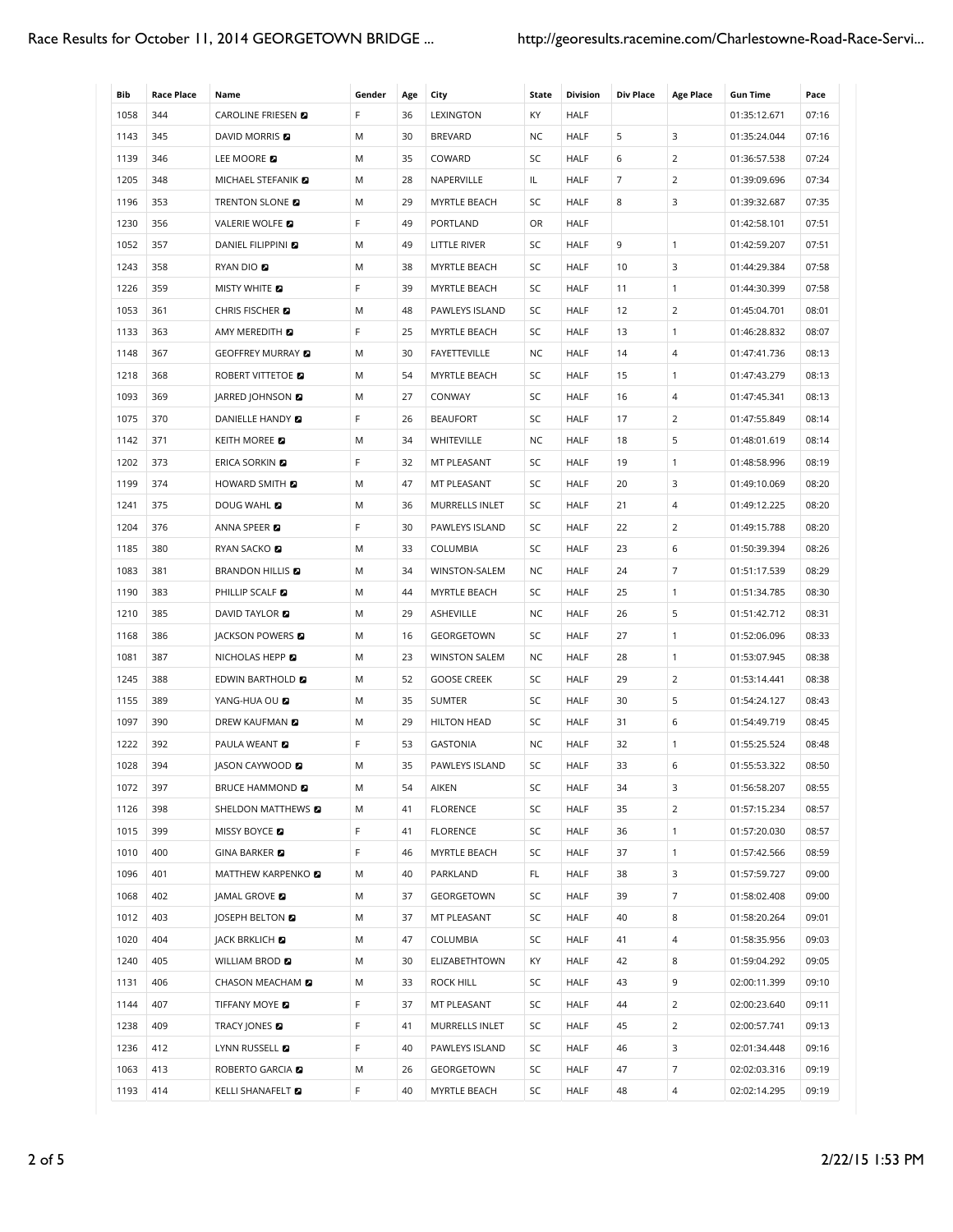| Bib  |                          |                                | Gender |           |                       |             |                         | <b>Div Place</b> |                       |                                 |               |
|------|--------------------------|--------------------------------|--------|-----------|-----------------------|-------------|-------------------------|------------------|-----------------------|---------------------------------|---------------|
| 1187 | <b>Race Place</b><br>415 | Name<br>CRAIG SANDERS <b>D</b> | M      | Age<br>40 | City<br>MYRTLE BEACH  | State<br>SC | <b>Division</b><br>HALF | 49               | <b>Age Place</b><br>4 | <b>Gun Time</b><br>02:02:32.069 | Pace<br>09:21 |
| 1225 | 416                      | <b>TERESA WETHINGTON EX</b>    | F      | 33        | <b>COLUMBIA</b>       | SC          | HALF                    | 50               | 3                     |                                 | 09:22         |
| 1026 | 417                      | CHRISTA CARIDDI <b>D</b>       | F      | 25        | PAWLEYS ISLAND        | SC          | <b>HALF</b>             | 51               | 3                     | 02:02:55.083<br>02:03:30.702    | 09:25         |
| 1066 | 418                      | <b>JACK GOLDSMITH &amp;</b>    | M      |           |                       | SC          |                         |                  | 5                     |                                 | 09:28         |
|      |                          |                                |        | 46        | LEXINGTON             |             | HALF                    | 52               |                       | 02:04:02.585                    |               |
| 1038 | 419                      | STEPHANIE DAVIS <b>D</b>       | F      | 49        | MURRELLS INLET        | SC          | <b>HALF</b>             | 53               | 2                     | 02:04:31.910                    | 09:30         |
| 1188 | 420                      | <b>MELISSA SANDERS</b>         | F      | 38        | MYRTLE BEACH          | SC          | <b>HALF</b>             | 54               | 3                     | 02:04:35.237                    | 09:30         |
| 1179 | 421                      | DAN ROBERTSON <b>D</b>         | M      | 56        | <b>BOONE</b>          | NC          | <b>HALF</b>             | 55               | $\mathbf{1}$          | 02:04:50.698                    | 09:31         |
| 1046 | 422                      | PATRICK EDMUNDSON <b>D</b>     | M      | 61        | MYRTLE BEACH          | SC          | <b>HALF</b>             | 56               | $\mathbf{1}$          | 02:04:53.742                    | 09:31         |
| 1110 | 423                      | ANNE LAWLESS <b>E</b>          | F      | 57        | <b>HILTON HEAD</b>    | SC          | <b>HALF</b>             | 57               | $\mathbf{1}$          | 02:05:01.678                    | 09:32         |
| 1178 | 424                      | <b>BEN ROBERTSON D</b>         | M      | 23        | <b>BOONE</b>          | NC          | <b>HALF</b>             | 58               | 2                     | 02:05:14.562                    | 09:33         |
| 1120 | 425                      | ANNA MANTAK <b>D</b>           | F      | 40        | MURRELLS INLET        | SC          | <b>HALF</b>             | 59               | 5                     | 02:05:20.820                    | 09:34         |
| 1216 | 426                      | MARCUS VAUSE <b>D</b>          | M      | 22        | <b>GOOSE CREEK</b>    | SC          | <b>HALF</b>             | 60               | 3                     | 02:05:44.068                    | 09:35         |
| 1197 | 427                      | <b>JASON SMILEY</b>            | M      | 39        | SUMMERVILLE           | SC          | <b>HALF</b>             | 61               | 9                     | 02:05:45.420                    | 09:35         |
| 1161 | 428                      | <b>NORA PALMINTERI</b>         | F      | 49        | MYRTLE BEACH          | SC          | <b>HALF</b>             | 62               | 3                     | 02:06:12.683                    | 09:38         |
| 1024 | 429                      | JENNIFER CAMPBELL <b>D</b>     | F      | 39        | MT PLEASANT           | SC          | <b>HALF</b>             | 63               | $\overline{4}$        | 02:07:51.011                    | 09:45         |
| 1217 | 430                      | ADALBERTO VIEIRA JR <b>D</b>   | M      | 57        | MYRTLE BEACH          | SC          | <b>HALF</b>             | 64               | 2                     | 02:08:18.788                    | 09:47         |
| 1228 | 431                      | <b>CLIFF WINKLER</b>           | M      | 50        | <b>RICHMOND</b>       | KY.         | <b>HALF</b>             | 65               | $\overline{4}$        | 02:08:19.770                    | 09:47         |
| 1019 | 432                      | STEPHANIE BRIDGERS E           | F      | 40        | <b>FLORENCE</b>       | SC          | <b>HALF</b>             | 66               | 6                     | 02:08:25.805                    | 09:48         |
| 1088 | 433                      | ELLEN HUCKS <b>E</b>           | F      | 27        | ORANGEBURG            | SC          | <b>HALF</b>             | 67               | 4                     | 02:08:29.711                    | 09:48         |
| 1023 | 434                      | SUE BRUNSON <b>D</b>           | F      | 53        | MYRTLE BEACH          | SC          | <b>HALF</b>             | 68               | 2                     | 02:08:41.981                    | 09:49         |
| 1060 | 435                      | AMANDA GABRIELE <b>D</b>       | F      | 32        | <b>WINSTON SALEM</b>  | NC          | HALF                    | 69               | $\overline{4}$        | 02:08:54.946                    | 09:50         |
| 1002 | 436                      | JOE ADAMS <b>D</b>             | Μ      | 41        | <b>FLORENCE</b>       | SC          | <b>HALF</b>             | 70               | 5                     | 02:08:55.024                    | 09:50         |
| 1175 | 437                      | CARMELA REICHEL <b>D</b>       | F      | 47        | CHAS                  | SC          | <b>HALF</b>             | 71               | $\overline{4}$        | 02:08:56.564                    | 09:50         |
| 1213 | 438                      | KATELAND TODD <b>D</b>         | F      | 20        | GEORGETOWN            | SC          | HALF                    | 72               | $\mathbf{1}$          | 02:08:57.478                    | 09:50         |
| 1136 | 439                      | JANEY MITCHELL <b>D</b>        | F      | 52        | MURRELLS INLET        | SC          | HALF                    | 73               | 3                     | 02:08:57.535                    | 09:50         |
| 1206 | 440                      | ALICE STEVENS <b>D</b>         | F      | 21        | LEXINGTON             | SC          | <b>HALF</b>             | 74               | 2                     | 02:09:07.111                    | 09:51         |
| 1171 | 441                      | RENE PULLEY <b>D</b>           | F      | 46        | PAWLEYS ISLAND        | SC          | <b>HALF</b>             | 75               | 5                     | 02:09:16.912                    | 09:52         |
| 1169 | 442                      | LUKE PRESLEY <b>D</b>          | M      | 16        | GEORGETOWN            | SC          | <b>HALF</b>             | 76               | $\overline{2}$        | 02:09:22.302                    | 09:52         |
| 1160 | 443                      | JOE PALMINTERI                 | M      | 43        | <b>MYRTLE BEACH</b>   | SC          | <b>HALF</b>             | 77               | 6                     | 02:09:30.628                    | 09:53         |
| 1092 | 444                      | <b>OTTO JANSKY &amp;</b>       | M      | 42        | <b>MURRELLS INLET</b> | SC          | <b>HALF</b>             | 78               | $\overline{7}$        | 02:09:48.657                    | 09:54         |
| 1062 | 445                      | <b>BLAKE GANTT</b>             | F      | 17        | ST MATTHEWS           | SC          | <b>HALF</b>             | 79               | $\mathbf{1}$          | 02:10:01.099                    | 09:55         |
| 1124 | 446                      | <b>BLAKE MARTIN</b>            | М      | 56        | CONWAY                | SC          | <b>HALF</b>             | 80               | 3                     | 02:10:41.628                    | 09:58         |
| 1103 | 447                      | ROBERT KOCIAN <b>E</b>         | Μ      | 44        | SUMMERVILLE           | SC          | HALF                    | 81               | 8                     | 02:10:50.281                    | 09:59         |
| 1237 | 448                      | <b>KERRY MELSON &amp;</b>      | F      | 55        | PAWLEYS ISLAND        | SC          | <b>HALF</b>             | 82               | $\overline{2}$        | 02:10:57.414                    | 09:59         |
| 1141 | 449                      | JENNIFER MORAN <b>D</b>        | F      | 36        | MYRTLE BEACH          | SC          | <b>HALF</b>             | 83               | 5                     | 02:11:06.608                    | 10:00         |
| 1047 | 450                      | ANDREW ELLIOTT                 | Μ      | 47        | MYRTLE BEACH          | SC          | <b>HALF</b>             | 84               | 6                     | 02:11:22.791                    | 10:01         |
| 1200 | 451                      | KATHLEEN SMITH <b>D</b>        | F      | 35        | MYRTLE BEACH          | SC          | <b>HALF</b>             | 85               | 6                     | 02:11:37.417                    | 10:02         |
| 1006 | 452                      | LENA BAKER                     | F      | 30        | TRAVELERS REST        | SC          | HALF                    | 86               | 5                     | 02:12:13.623                    | 10:05         |
| 1130 | 453                      | REBA MCLAUGHLIND               | F      | 52        | CHARLOTTE             | NC          | HALF                    | 87               | $\overline{4}$        | 02:12:33.614                    | 10:07         |
| 1242 | 454                      | <b>KERY FOSTER &amp;</b>       | F      | 58        | <b>MULLINS</b>        | SC          | HALF                    | 88               | 3                     | 02:12:46.933                    | 10:08         |
| 1089 | 455                      | AMANDA HYNES <b>D</b>          | F      | 38        | MYRTLE BEACH          | SC          | HALF                    | 89               | 7                     | 02:13:17.941                    | 10:10         |
| 1146 | 456                      | <b>SCOTT MULWEE &amp;</b>      | Μ      | 44        | MORGANTON             | NC          | HALF                    | 90               | 9                     | 02:13:43.962                    | 10:12         |
| 1138 | 457                      | THOMAS MONROE <b>D</b>         | Μ      | 33        | LANCASTER             | SC          | HALF                    | 91               | 10                    | 02:14:04.008                    | 10:14         |
| 1137 | 458                      | MARGARET MONROE 2              | F      | 32        | LANCASTER             | SC          | HALF                    | 92               | 6                     | 02:14:11.537                    | 10:14         |
| 1164 | 459                      | LISA PARLER <b>D</b>           | F      | 55        | GASTONIA              | NC          | HALF                    | 93               | 4                     | 02:14:26.489                    | 10:15         |
|      |                          |                                |        |           |                       |             |                         |                  |                       |                                 |               |
| 1014 | 460                      | PAUL BILINDIRO <b>D</b>        | Μ      | 30        | MYRTLE BEACH          | SC          | HALF                    | 94               | 11                    | 02:14:46.799                    | 10:17         |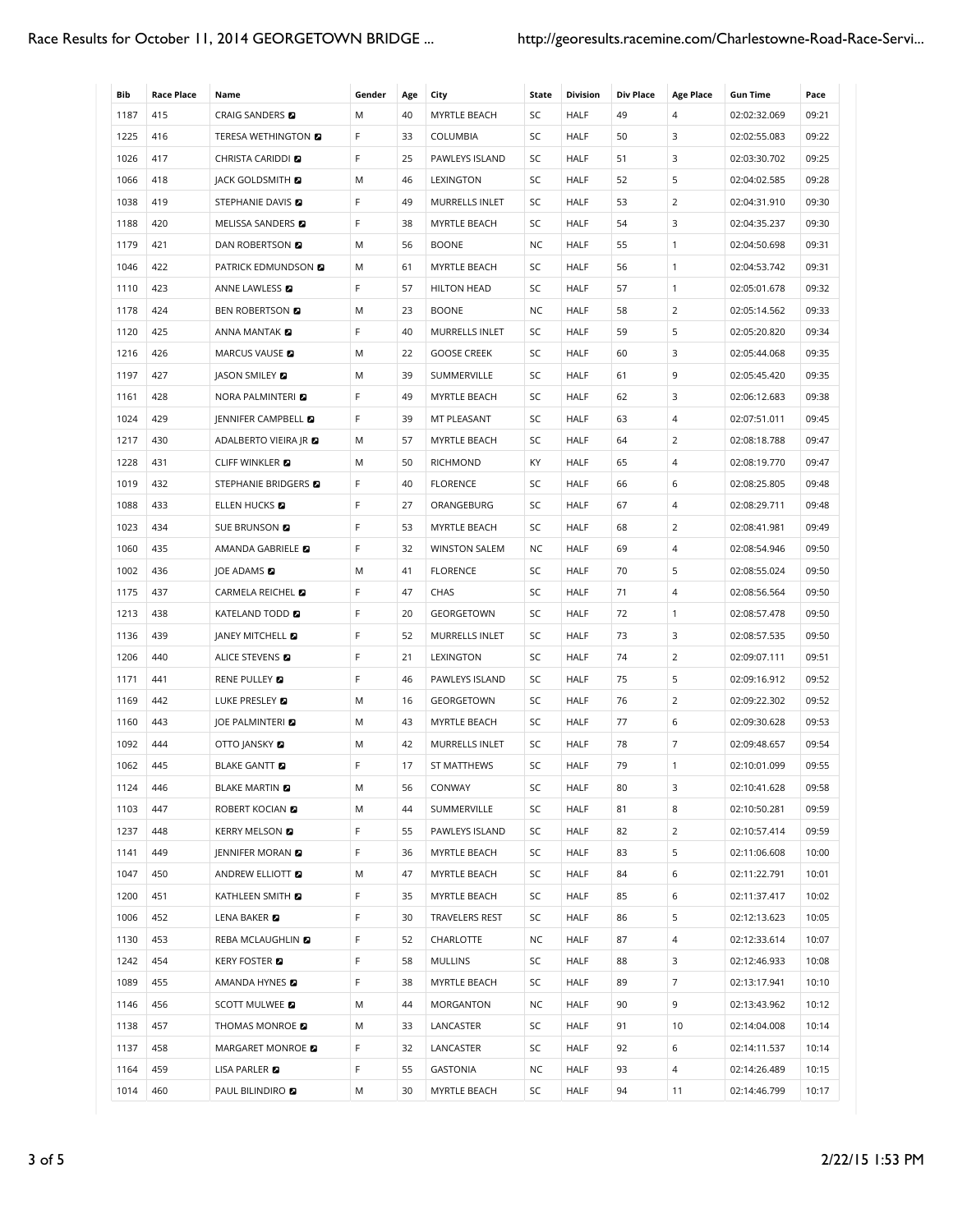| Bib  | Race Place | Name                        | Gender | Age | City                  | State     | <b>Division</b> | <b>Div Place</b> | <b>Age Place</b> | Gun Time     | Pace  |
|------|------------|-----------------------------|--------|-----|-----------------------|-----------|-----------------|------------------|------------------|--------------|-------|
| 1183 | 461        | JENNIFER ROZAK <b>D</b>     | F      | 36  | MURRELLS INLET        | SC        | <b>HALF</b>     | 95               | 8                | 02:15:07.945 | 10:18 |
| 1234 | 462        | <b>MARK ZION EX</b>         | Μ      | 54  | <b>IRMO</b>           | SC        | <b>HALF</b>     | 96               | 5                | 02:15:08.951 | 10:18 |
| 1029 | 463        | MARGARET CEDAR 2            | F      | 25  | CHARLOTTE             | NC        | <b>HALF</b>     | 97               | 5                | 02:15:39.746 | 10:21 |
| 1127 | 464        | <b>GENE MAYEAUX &amp;</b>   | M      | 50  | PAWLEYS ISLAND        | SC        | <b>HALF</b>     | 98               | 6                | 02:15:47.040 | 10:21 |
| 1153 | 465        | LISA OCONNOR <b>D</b>       | F      | 48  | MYRTLE BEACH          | SC        | <b>HALF</b>     | 99               | 6                | 02:15:49.148 | 10:22 |
| 1045 | 466        | KELLY EBY <b>D</b>          | F      | 23  | KINGSTREE             | SC        | <b>HALF</b>     | 100              | 3                | 02:15:49.496 | 10:22 |
| 1122 | 467        | CHELSEA MARONE              | F      | 23  | KINGSTREE             | SC        | <b>HALF</b>     | 101              | $\overline{4}$   | 02:15:50.178 | 10:22 |
| 1074 | 468        | STEPHEN HAND                | Μ      | 35  | MYRTLE BEACH          | SC        | HALF            | 102              | 10               | 02:16:51.329 | 10:26 |
| 1192 | 469        | JANET SEXTON <b>D</b>       | F      | 46  | <b>BLOUNTVILLE</b>    | TN        | HALF            | 103              | 7                | 02:16:53.122 | 10:26 |
| 1067 | 470        | JOHNNY GREGG <b>D</b>       | М      | 35  | GEORGETOWN            | SC        | <b>HALF</b>     | 104              | 11               | 02:17:28.450 | 10:29 |
| 1246 | 471        | MICHAEL CROWN <b>D</b>      | Μ      | 53  | MURRELLS INLET        | SC        | HALF            | 105              | 7                | 02:17:53.189 | 10:31 |
| 1111 | 472        | BEN LEE <b>D</b>            | M      | 40  | GEORGETOWN            | SC        | <b>HALF</b>     | 106              | 10               | 02:18:01.252 | 10:32 |
| 1129 | 473        | JUNIOR MCLAUGHLIN <b>D</b>  | M      | 50  | CHARLOTTE             | NC        | <b>HALF</b>     | 107              | 8                | 02:18:17.537 | 10:33 |
| 1117 | 474        | ALAN MACKEY 2               | Μ      | 46  | SUMMERVILLE           | SC        | HALF            | 108              | 7                | 02:18:22.024 | 10:33 |
| 1099 | 477        | JEFF KIKER <b>E</b>         | M      | 40  | <b>STOCKBRIDGE</b>    | GA        | <b>HALF</b>     | 109              | 11               | 02:18:46.107 | 10:35 |
| 1073 | 478        | KAREN HAMMONDS <b>E</b>     | F      | 55  | ANGIER                | NC        | HALF            | 110              | 5                | 02:18:51.623 | 10:35 |
| 1116 | 479        | <b>DAVID LORICK &amp;</b>   | M      | 37  | <b>GREENSBORO</b>     | NC        | <b>HALF</b>     | 111              | 12               | 02:19:25.469 | 10:38 |
| 1031 | 480        | HEATHER CLEARY <b>D</b>     | F      | 24  | <b>GOOSE CREEK</b>    | SC        | <b>HALF</b>     | 112              | 5                | 02:19:41.122 | 10:39 |
| 1076 | 481        | AMANDA HARSH <sub>R</sub>   | F      | 34  | HANAHAN               | SC        | <b>HALF</b>     | 113              | $\overline{7}$   | 02:19:44.493 | 10:40 |
| 1005 | 482        | <b>BRENT BAKER</b>          | M      | 30  | <b>TRAVELERS REST</b> | SC        | <b>HALF</b>     | 114              | 12               | 02:20:12.212 | 10:42 |
| 1102 | 483        | DAVID KNAB                  | M      | 57  | CHAS                  | SC        | <b>HALF</b>     | 115              | $\sqrt{4}$       | 02:20:15.262 | 10:42 |
| 1173 | 484        | EMILY READ <b>D</b>         | F      | 59  | <b>FLORENCE</b>       | SC        | <b>HALF</b>     | 116              | 6                | 02:20:20.895 | 10:42 |
| 1042 | 485        | CRAIG DOWNING <b>D</b>      | M      | 55  | GEORGETOWN            | SC        | <b>HALF</b>     | 117              | 5                | 02:21:06.041 | 10:46 |
| 1030 | 486        | JOHN CHOQUETTE              | M      | 26  | RALEIGH               | <b>NC</b> | <b>HALF</b>     | 118              | 8                | 02:21:44.931 | 10:49 |
| 1125 | 487        | SARAH MATTHEWS <b>D</b>     | F      | 40  | <b>FLORENCE</b>       | SC        | <b>HALF</b>     | 119              | $\overline{7}$   | 02:22:44.539 | 10:53 |
| 1180 | 488        | LUKE ROBERTSON <b>D</b>     | Μ      | 25  | <b>BOONE</b>          | NC        | <b>HALF</b>     | 120              | 9                | 02:22:45.291 | 10:53 |
| 1163 | 489        | CAMILLA PARKER <b>D</b>     | F      | 36  | PAWLEYS ISLAND        | SC        | <b>HALF</b>     | 121              | 9                | 02:22:47.077 | 10:53 |
| 1165 | 490        | LESLIE PHILLIPS <b>D</b>    | F      | 29  | COLUMBIA              | SC        | <b>HALF</b>     | 122              | 6                | 02:23:02.611 | 10:55 |
| 1212 | 491        | <b>DEBORAH TIPTON E</b>     | F      | 50  | <b>KINGSPORT</b>      | TN        | <b>HALF</b>     | 123              | 5                | 02:23:23.100 | 10:56 |
| 1224 | 492        | <b>DAVID WELBORN EX</b>     | Μ      | 46  | CONWAY                | SC        | <b>HALF</b>     | 124              | 8                | 02:23:54.211 | 10:59 |
| 1057 | 493        | ASTRID FRIDRIKSSON <b>D</b> | F      | 40  | <b>BLYTHEWOOD</b>     | SC        | <b>HALF</b>     | 125              | 8                | 02:24:28.522 | 11:01 |
| 1219 | 494        | JASON WALL <b>D</b>         | M      | 38  | PAWLEYS ISLAND        | SC        | HALF            | 126              | 13               | 02:24:40.278 | 11:02 |
| 1003 | 495        | TONYA ADAMS <b>D</b>        | F      | 41  | <b>FLORENCE</b>       | SC        | <b>HALF</b>     | 127              | 9                | 02:25:21.059 | 11:05 |
| 1008 | 496        | PAMELA BANKS <b>D</b>       | F.     | 46  | TUSCALOOSA            | AL        | HALF            | 128              | 8                | 02:25:34.103 | 11:06 |
| 1123 | 497        | PAUL MARSTERS <b>E</b>      | Μ      | 31  | ASHEVILLE             | ΝC        | <b>HALF</b>     | 129              | 13               | 02:27:29.939 | 11:15 |
| 1107 | 498        | SARAH LANG <b>D</b>         | F      | 38  | ASHEVILLE             | NC        | <b>HALF</b>     | 130              | 10               | 02:27:49.996 | 11:17 |
| 1013 | 499        | MARK BIEWER <b>D</b>        | M      | 57  | PAWLEYS ISLAND        | SC        | HALF            | 131              | 6                | 02:28:05.215 | 11:18 |
| 1087 | 500        | KITTY HOWELL <b>E</b>       | F.     | 50  | SURFSIDE BEACH        | SC        | <b>HALF</b>     | 132              | 6                | 02:28:13.211 | 11:18 |
| 1106 | 502        | <b>JANNA KROPELNICKI</b>    | F      | 51  | MORGANTON             | NC        | HALF            | 133              | $\overline{7}$   | 02:28:46.826 | 11:21 |
| 1132 | 503        | TIM MEACHAM <b>D</b>        | Μ      | 57  | GEORGETOWN            | SC        | HALF            | a                |                  |              |       |

This event was timed using RM Timing Systems  $\frac{1}{2}$  **PAN** TIMING Take control of your event